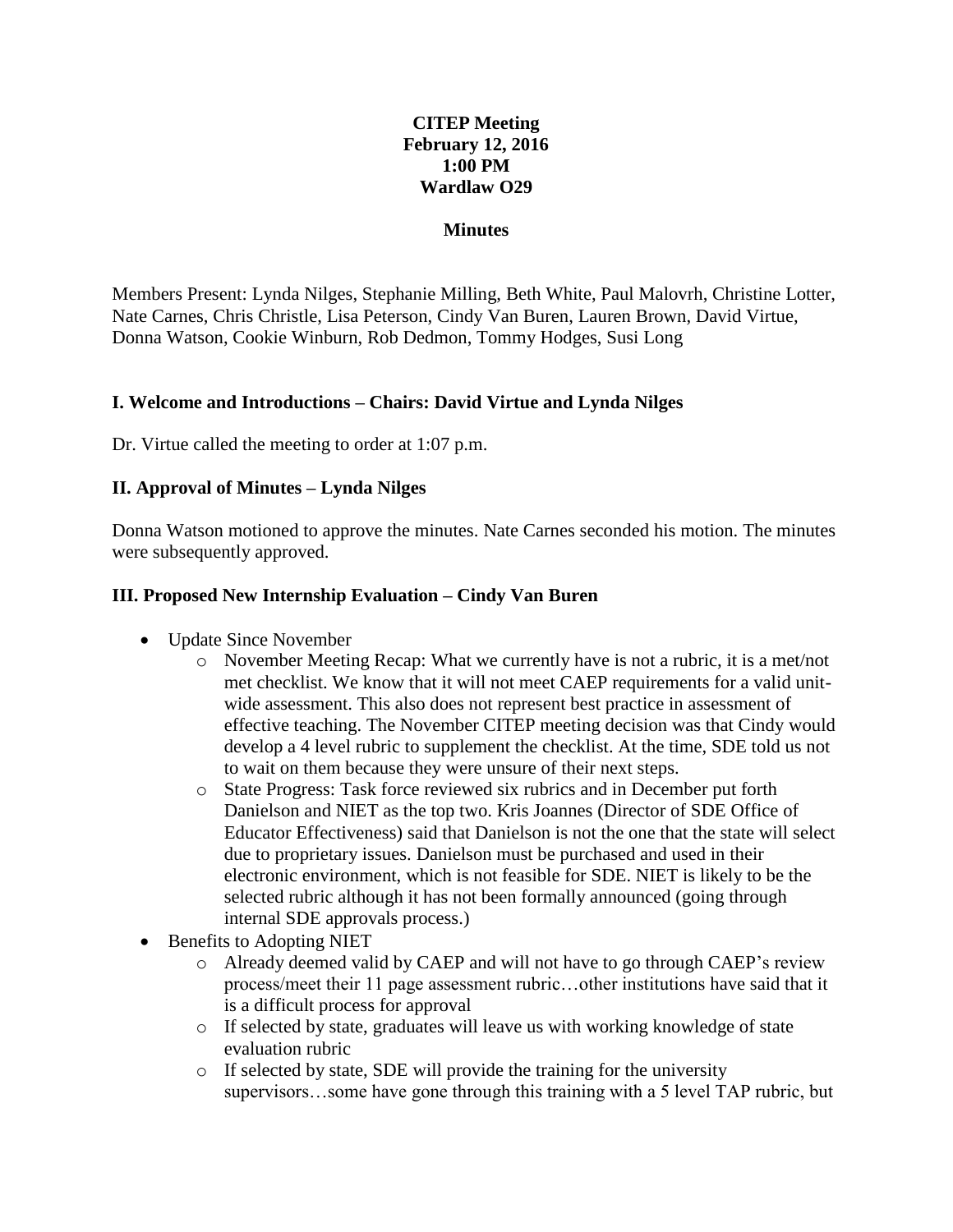this rubric we would adopt if 4 levels (Dennis Dotterer, Director of SC TAP, said that Clemson is using the 5 level version of this rubric)

- o Aligned to ADEPT and InTASC
- o Heavily based on research and best practice
- o Online features are offered if we wanted to pay for this (CODE, video observations)
- Drawbacks to Adopting NIET
	- o Cannot make changes to it since it is a nationally developed rubric…if we start changing it, it is not valid (we can though add a content domain/addendum for each specific program area and we can key elements of it to SPA standards)
	- o Change is hard for some– inter-rater reliability will have to be established (we will have to do this though with any instrument we use)
- Thoughts/Questions:
	- o Nate Carnes: Under benefits, if we went to the more deluxe version, would we have to pay for it or would students have to pay for it? Cindy: This would more than likely not be a student fee. For training for inter-rater reliability, the fee based system may be worth it for the videos.
	- o David Virtue: There is a professional library of exemplars…Nate and Chris have passwords and Dennis Dotterer would be willing to come to CITEP and bring an NIET representative to answer any questions. Tommy Hodges: Video supervisions are done at many schools and is moving to the norm, so that is not a huge leap or novel idea if we moved to this.
	- o Chris Christle: Why are we doing this now if the state has not yet adopted NIET? Cindy: We will not pass CAEP with our current Met/Not Met checklist. Our options: Adopt an existing rubric for internship evaluation or create our own rubric. We cannot use what we currently have, Kris Joannes said that they cannot send a letter to USC saying that we are doing what the state requires and using the forms. We require that it be aligned to ADEPT. If the state required us to use the forms, the state would write us a letter and CAEP would accept this.
	- o Christine Lotter added that she really likes NIET. It talks about student thinking, will push our pre-service teachers to up their game, and seems like a no brainier. Tommy Hodges added that there are pages and pages of citations available with the rubric with each domain.
	- o Cindy has guaranteed that as long as Molly Spearman is Superintendent, the state will have a 4 level rubric. The biggest shift for our students and faculty will be that Exemplary is not an A…Exemplary is the state teacher of the year teaching, not an intern in the field. We have to adjust the candidates' thinking that in rare circumstances you will be a level 4 but this doesn't mean that you will not receive an A. Until the state adopts the new rubric, we still have to report Met/Not Met…we would go through this process and determine what is Met/Not Met from the rubric. The rubric can be weighted.
	- o Susi Long: How is this intended to be used and at what time? Do we go in with our current ADEPT evaluation and observe? Cindy: Dennis said you go in with this rubric each observation and complete at the end to give a score. Dennis will come do the training for us this summer for free as long as he is at SDE. We have to show CAEP we are showing progress and we have to have at least one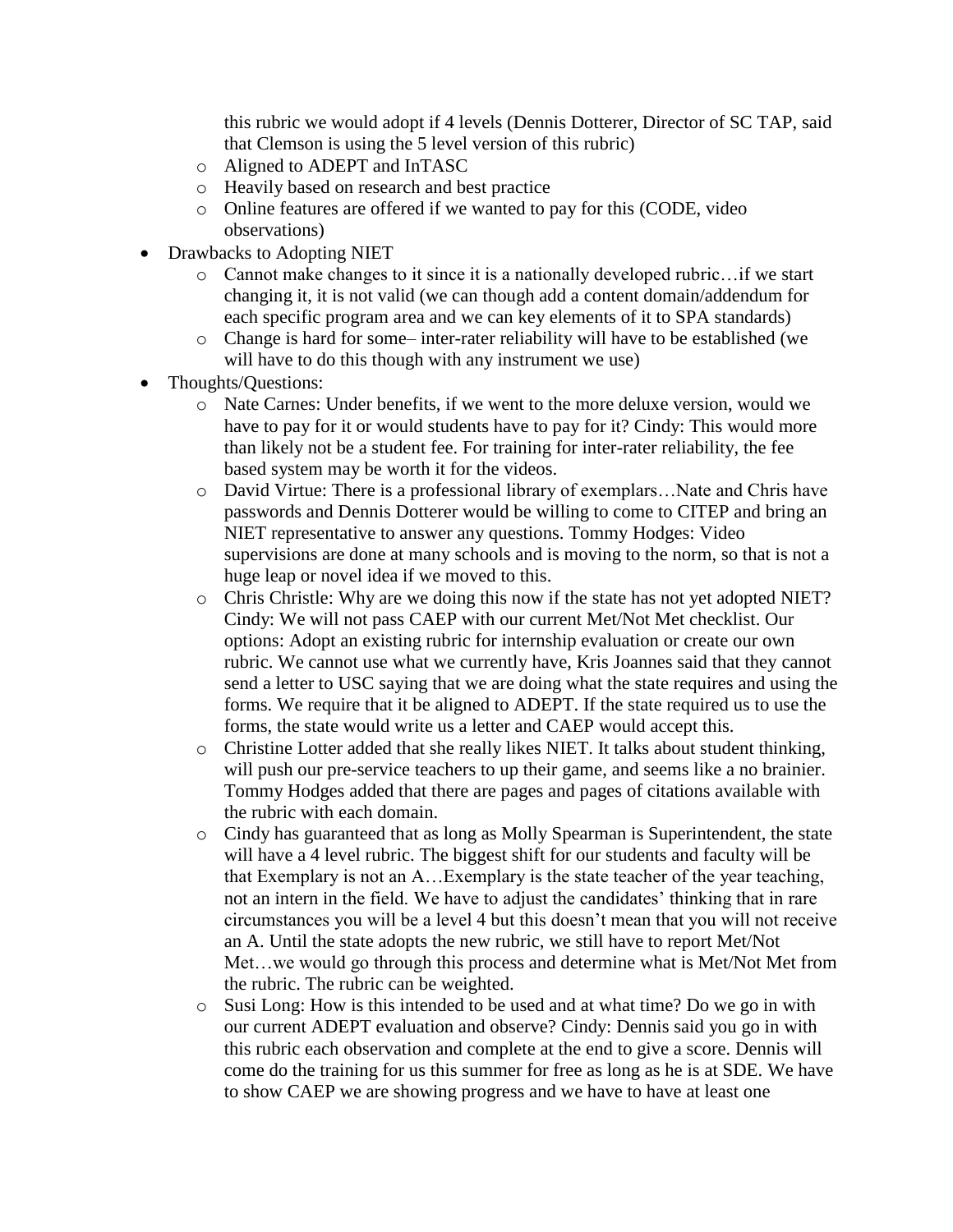semester of data using this rubric, so we will have to implement and use this fall. There would be a massive revision this summer and we would not use the Met/Not Met checklist at all. We would determine what Met/Not Met would mean in order to report this to the state. USC would determine what passing would be.

- o Tommy: One thing we were looking forward to is adding an additional domain to the rubric at the end based upon program areas…do we all need to have the same threshold across all programs? Cindy: Domain 5/the content domain could be its own key assessment separate. It can look like this rubric, have the same 4 levels, and have its own key assessment.
- o Lynda: PE assessments were returned based on co-mingling. Looking at the rubric, there is a lot of co-mingling of the outcomes. *Inter-rater reliability/comingling discussion.* Cindy: This really depends on the particular SPA's requirements and the raters.
- o Susi: It will be helpful when the state makes a decision on the rubric. Faculty will more than likely not be willing to create a new rubric in a short period of time. Paul Malovhr: this is one of the only choices that we have since we have not reviewed other rubrics
- Cindy concluded that we don't have to make a decision today regarding the NIET rubric, but would like everyone to consider this and have Dennis host a training to discuss further. David added that everyone should bring the rubric back to their program areas and discuss, attend an information session with David, and then reconvene at our March meeting and vote.
	- o Cindy's action items: Send everyone the technical guide, set dates for Dennis to come discuss the rubric, and determine the cost of online extras.

## **IV. Proposed Changes to GPA – Update – Rob Dedmon**

- Rob began by asking what are we going to say is our cumulative GPA? You must have a cumulative GPA of 2.75 for the professional program…we can decide what that means to us. Does that mean just USC courses or all courses they have taken even at other universities?
- We are currently using their overall GPA (all courses even from other universities). This is going away. Advisors have access to Degree Works which students will have access to in May. In Degree Works, the registrar said that he could put GPA that includes all the coursework combined. It may be somewhat different than what we are looking at now, but will include everything that is required for LIFE scholarship. USC will have to maintain a combined GPA, this is required for LIFE Scholarship. Students will be able to see this GPA that we are holding them accountable for (but this will not be on transcripts, just on DegreeWorks).
- **GPA** Discussion:
	- o Lynda: A lot of our students are transfer students, so they may only have one semester of courses before they are applying to the professional program (especially PE)
	- o Rob ran a different number this time to see how the changes in GPA would affect htem - students that have between 45 and 75 credit hours...for COE students,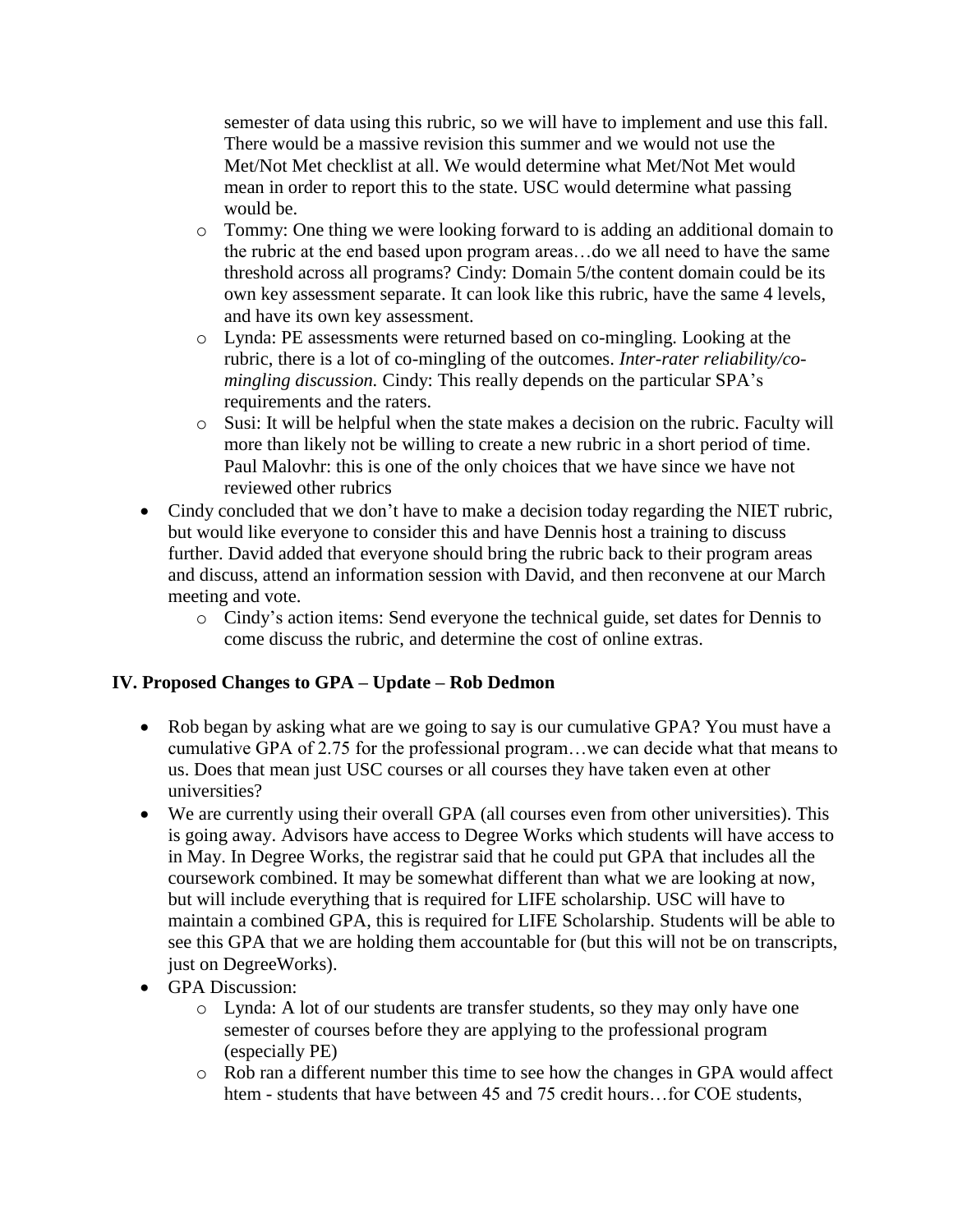there were 28 who would not meet professional program entrance requirements based on overall GPA (out of 211 students), 32 who would not meet based on USC GPA. Arts & Sciences- 5 would not meet requirements with the overall GPA, 5 would not meet based on USC GPA (out of 34). The numbers are very similar for both GPAs. Lauren Brown: There is a new advising tool that Student Services will be trained on which will pinpoint, for example, if you get a C in 201, there is an indicator that a student is struggling, etc. We also have a first year advisor who will be looking closely at students during that first year.

- o Paul: What are the arguments for only looking at USC credits? Rob: For just using USC, students will see that is all the registrar is calculating.
- o David: Is there an option for us to accept the higher of the two? Rob: It is a state standard that we have 2.75 cumulative, so we have to define what that means. The state does still allow a small percentage to be admitted with 2.5 with petition. Lynda: Could there be a clause for transfer students? They will have to have a 2.5 to get in, but they have to have a 2.75 to get into the professional program. Lauren: We would see a lot of Anatomy & Physiology being taken at Midlands Tech.
- After the discussion, David Virtue then suggested that we will go with overall GPA unless there are problems, then we can change it. This decision was then made unanimously from the committee.

## **V. SLED/Background Check for Early Field Experiences – Rob Dedmon/Cindy Van Buren**

- Rob: According to state regulations, we are required to have students complete SLED checks before going into schools for practicum experiences. In order to get into a school even for a 5 hour field experience, they will need this SLED check. We need to have a system in place so that by the fall, we will be compliant with state requirements.
- Cindy: This SLED check is done online (cost between \$12-15). This should be used as a coaching tool…schools have to make a decision. OCE will notify districts and they can decide to say no to a student coming in.
- Stephanie Milling: If there is a problem, is it OCE that would talk to the student? Cookie: Cookie and Rob would talk to the students and ensure that they are not a threat to the school. Stephanie: Is this different than the SLED check that they do at the Children's Center? Rob: This is more than likely the same one.
- Cindy: There is a way in Chalk & Wire that they can handle this for us...they can upload their TB test and SLED check into C&W and be advised of this in Freshman orientation. We want to get away from these paper tests being sent to OCE.
- Christine: We will also have to figure out the best way to reach those students that are in Arts & Sciences programs.

## **VI. Technology Integration Discussion – Lynda Nilges/David Virtue**

• Lynda: With CAEP steering, strategic planning, etc. we have noticed that there is a lack of technology training throughout the college. This is a beginning discussion of this need. ISTE standards are intertwined with CAEP standards. There are many skills that students are not receiving from our programs. Should room be made for a technology course?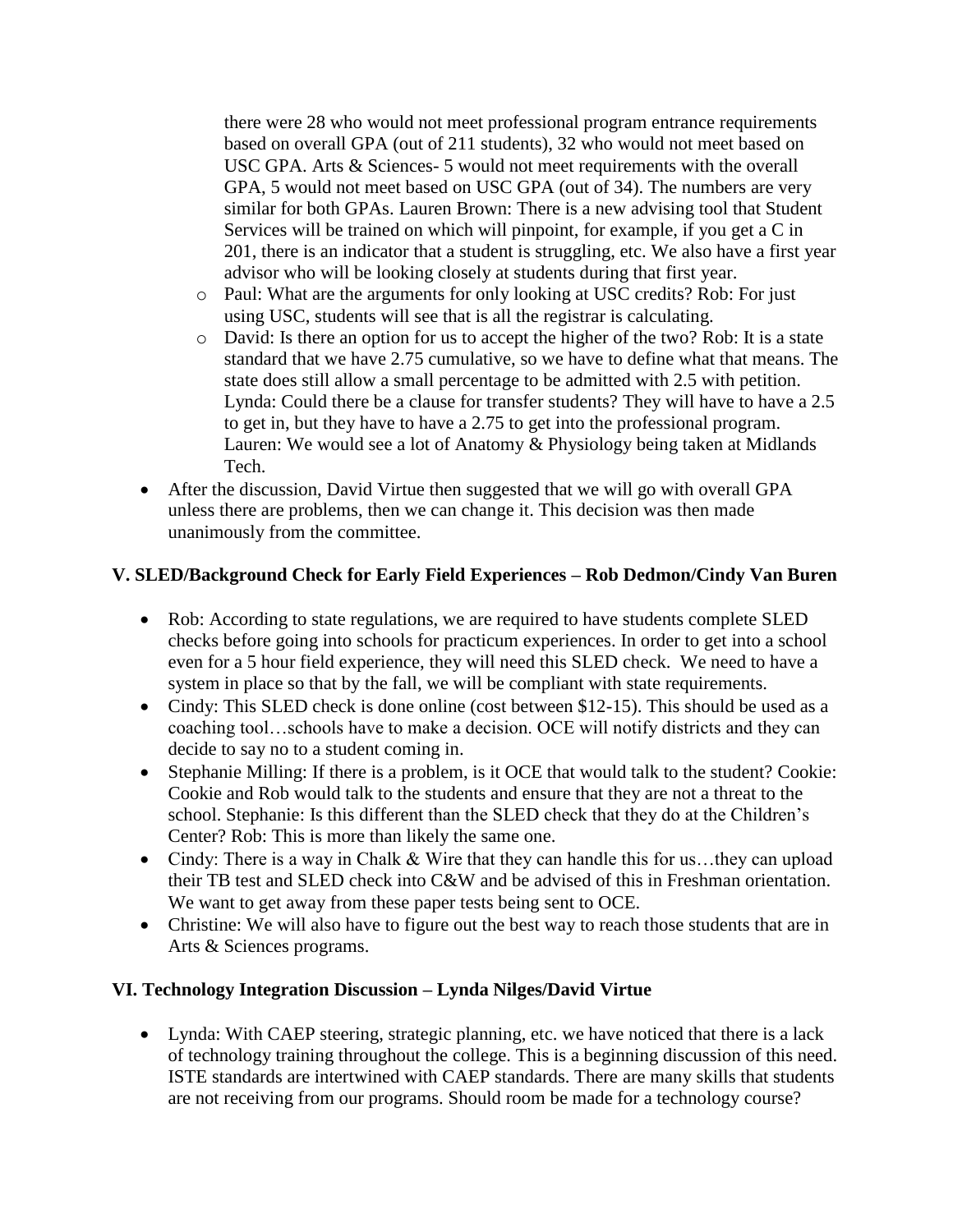- David: Looking at our exit survey results, graduates are frequently commenting that there is a lack of technology integration throughout the college.
- Cindy: District Contacts in Lexington/Richland 5 have notified her that student interns from USC across the board are very well prepared and come to the district technologically savvy, but do not have working knowledge of the ISTE Standards or a knowledge of technology integration. This is a SAMR district, and students are unaware of this and do not have these skills.
- Nate: Ed  $&$  Nate fought for Eno boards because they were cheaper than SMART boards, but they run very different. Faculty members across the board do not have the time to align Eno boards with SMART boards. Nate can only speak from one district, but there are issues with disconnect on technology
- Christine: There are two traveling SMART boards, but there is an issue with aligning the SMART boards. Could they be stationary and kept in one room? Suggestion for new dean: implement a possible check out system for laptops/iPads. Nate: We definitely need hardware, some software, and training is a requirement.
- Rob: There are two big issues. What we need here and how do we purposefully include this in our programs so that a student graduates and know how to successfully integrate technology into the classroom?
- Stephanie: Could a way to approach this issue holistically be to survey program areas on their use of technology and have each program area show how they meet the technology requirements and ISTE standards such as adding a course, beefing up a course already in place like this was done with Read to Succeed?
- Lynda: What this conversation helps to do is confirmation from this group that we need to do something with technology (Lynda and David are also in strategic planning group). As Matt is doing upgrades, he needs information from this group on what our needs are.
- David: Coaching Teacher Evaluation: Ask student teachers/recent graduates and coaching teachers what it is exactly that students need, including technology. We could have a workshop for faculty/staff and see what technology is out there in the district.
- Cindy: We cannot show them every type of technology that is out there, but they need to know how to integrate technology appropriately in the classroom. Technology is a cross cutting standard for CAEP, we do not have a lot of evidence to show for CAEP.
- Action: Put a question on the survey that is being sent out throughout COE regarding technology, and continue this discussion.

# **VII. Focus of CITEP – Information vs. Governance – David Virtue**

 David: CITEP is a place that we have received information and had discussions, but it has not taken a governance stance in the past. As CAEP steering meets, somebody then needs to decide on these issues. We need to ensure that we have a process for discussing issues, bringing this back to program areas, and then making a decision. We will meet more often to act on recommendations from CAEP Steering Committee. Next Meeting Date: March  $17^{th}$  @ 11:15 – 1:15 (following the CAEP Steering Committee meeting)– Lisa Peterson will determine a room number for the March meeting and send out to everyone.

## **VIII. New Business**